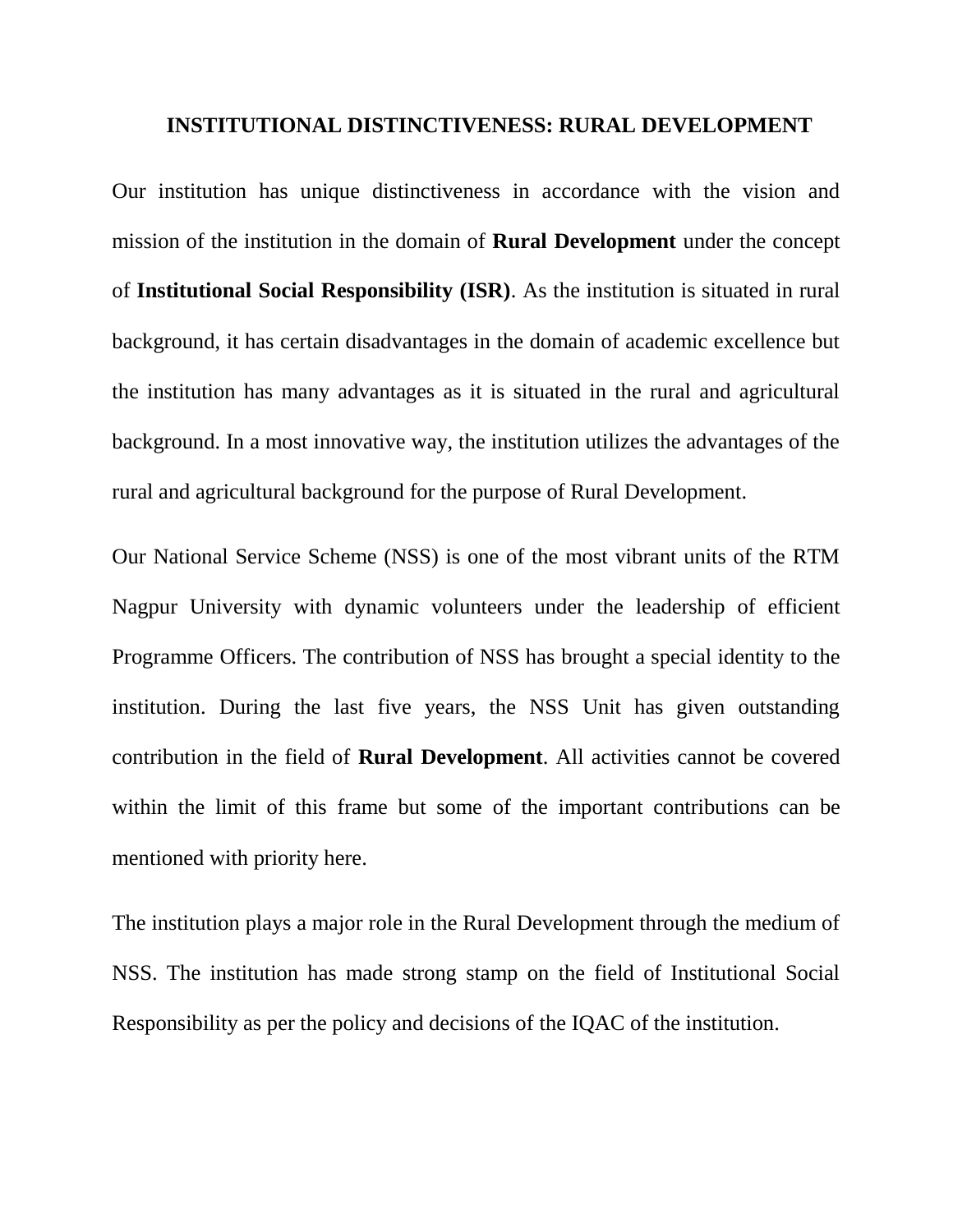**Two State Level Camps** were organized under the aegis of the NSS in two consecutive years, in 2017 at Bondgaondevi and in 2018 at Keshori respectively. These camps have helped and supported to make awareness about the problems of the villages and villagers and also tried to find out certain solutions by connecting the Govt. Agencies for **Rural Development**. There are many achievements in these two camps which are to be highlighted here. These camps have given golden opportunity to the students from distant places of Maharashtra to get the first hand experience of the village life and the real problems of the villagers. NSS Unit has proved that by mobilizing the power of the youth can bring miracles in Rural Development.

In the State Level NSS Camp at Bondgaondevi, **the volunteers constructed a road, approximate cost of 8-10 Lakhs** as per the Govt rate, on the forest land through the "**Shramdaan" (Gift of Labour)**. Grampanchayat cannot be constructed this road on the land because it was coming under the forest land. Therefore, no fund can be raised from any agencies to construct or to repair the road. 300 farmers were really benefitted and 100 acres of land were utilized by the farmers through the construction of this approach road.

NSS unit has actively participated in collaboration with Ministry of Forest, Govt. of Maharashtra in the **Tree Plantation Drives in last five years** in different villages. As a part of Environmental Protection Project, NSS Unit has also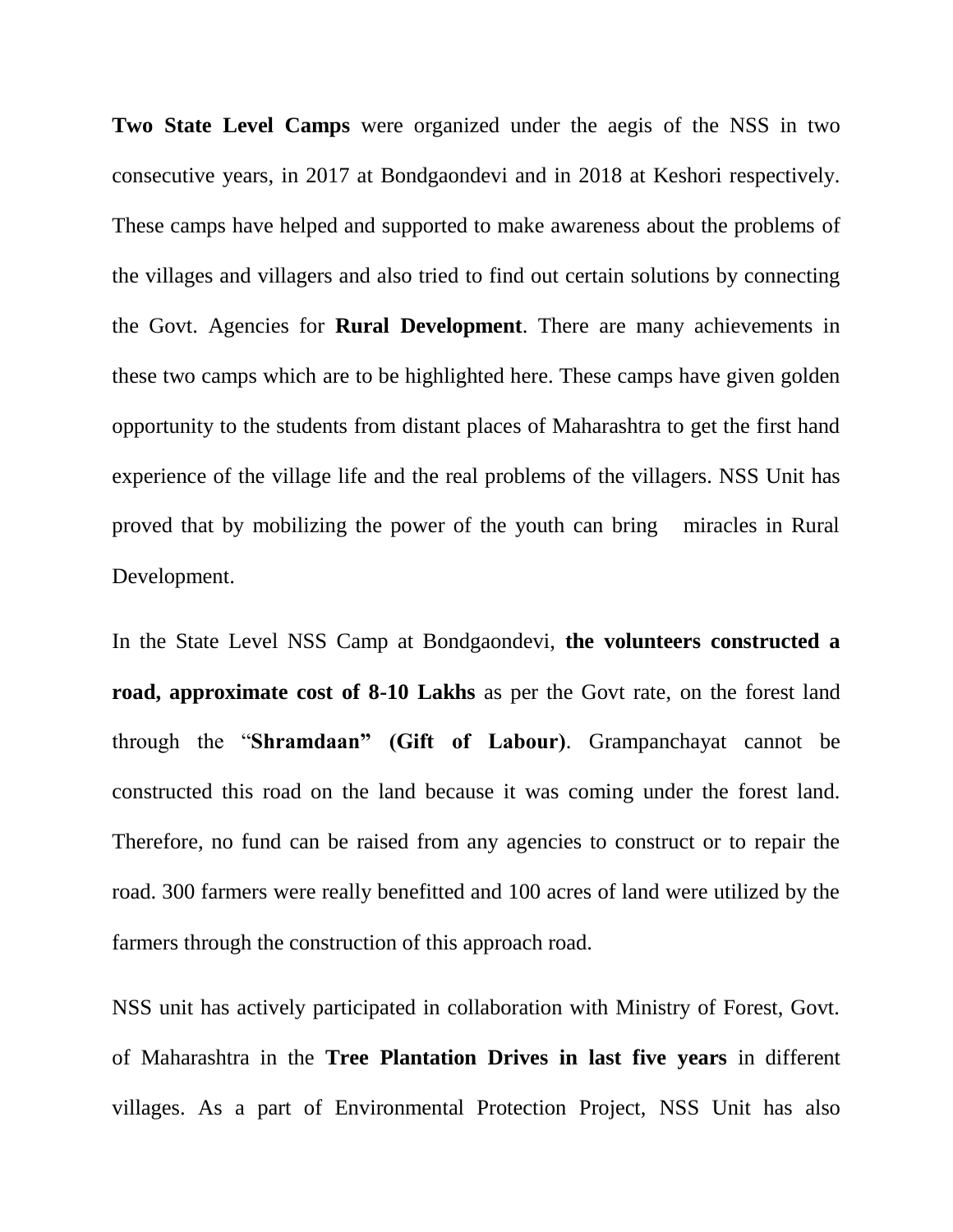participated in this activity on 1st July every year and **planted 25000 Saplings** in 2016 at Bondgaondevi, in 2017 at Zarpada & in 2018 at Khamkhura.

In collaboration with Grampanchayats, NSS unit has participated in the **cleanliness drive** in which the NSS volunteers cleaned the garbage, sewage and the roads of the villages. NSS Unit has constructed many Toilets in villages and also constructed Roads for the villagers.

NSS unit has also organized **Road Safety Awareness Campaign** in collaboration with RTO Office and also made awareness about the importance of Helmet for the two wheeler drivers and other safety measures in driving.

NSS Unit has organized a rally on the occasion of the Constitution Day, 26 November in every year and **Distributed the Preamble of the Constitution in Marathi**. NSS also has organized some **Career Guidance Programmes** and Cyber Crimes for the rural students by inviting Career Guides.

In collaboration with District General Hospital, Bhandara & Gondia and Lifeline Blood Bank, Nagpur, the NSS unit has also organized many **Blood Donation Camps** during the last five years. Wherever, NSS camps were organized, NSS had also made awareness about the importance of Blood Donation to save somebody's precious life and convinced the villagers through proper counseling. The NSS unit of the institution plays the role of a catalyst between the needy persons of the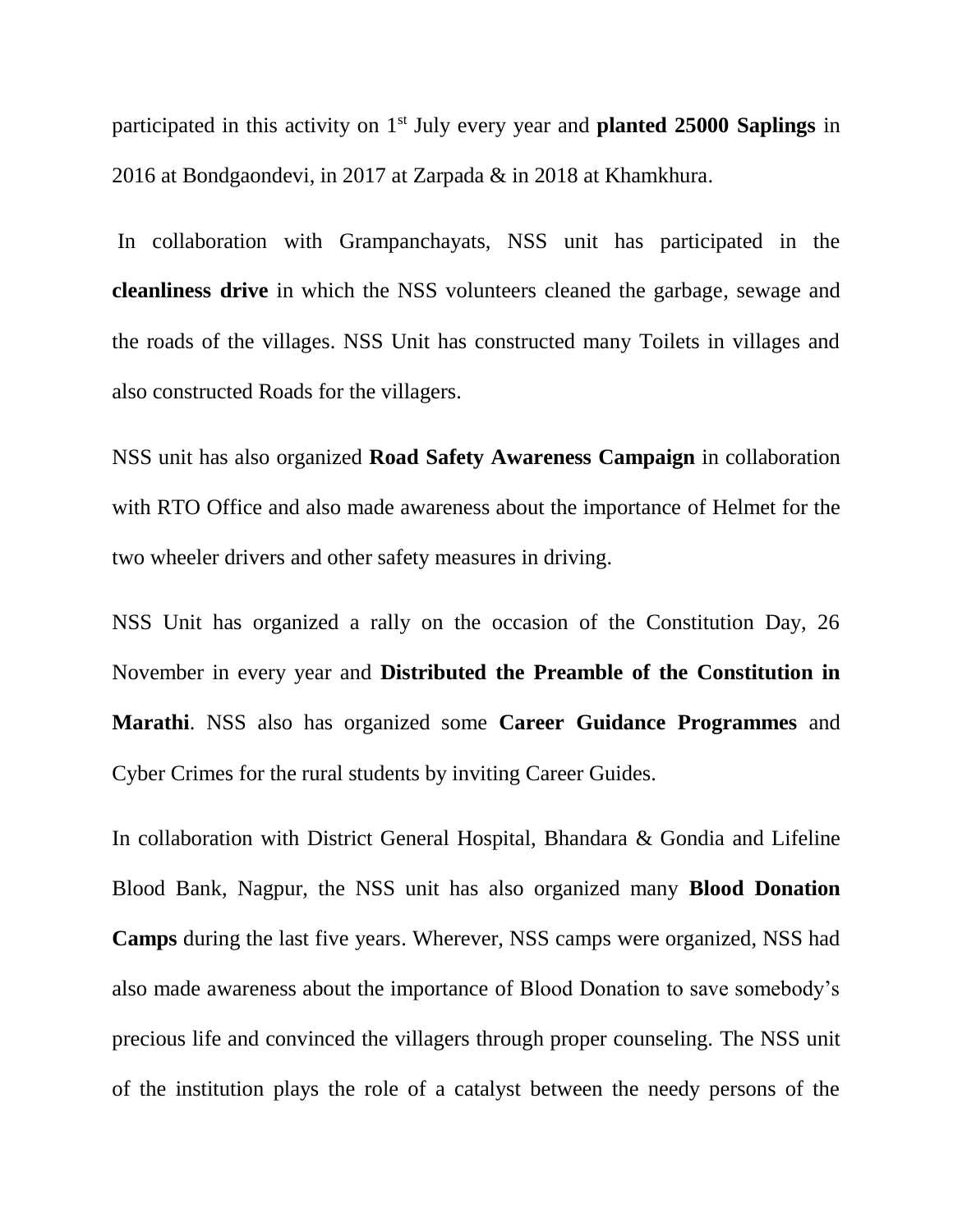region and blood banks. The villagers are free to contact the Programme Officers whenever, there is an urgent need of the blood.

In collaboration with the Department of Health, NSS unit has organized **Free Health Check up Camps** in villages and so many poor villagers are benefitted out of the camps.

Besides the contributions of the NSS in the field of Institutional Social Responsibility, the institution has also extended some support services to the Students from agricultural background & Farmers of the villages. The institution has made an innovative method of **Azolla Cultivation** for encouraging Organic Farming to yield more results in farming. These techniques of making **biofertilizers** are provided to the students from the agricultural background and also to the needy farmers of the villages. The institution has also transferred the technique of cultivation of Azolla to the students and farmers and also supports the farmers to make artificial pond for the cultivation. The institution has also organized a **Swine flu Awareness camp** at the time of spreading this disease in the locality.

The institution has organized **Sickle Cell Detection and Awareness Camp** in collaboration with Rural Health Centre and also organized **AIDS Detection and Awareness Camp** with the help of Doctors and their teams from the Hospitals and